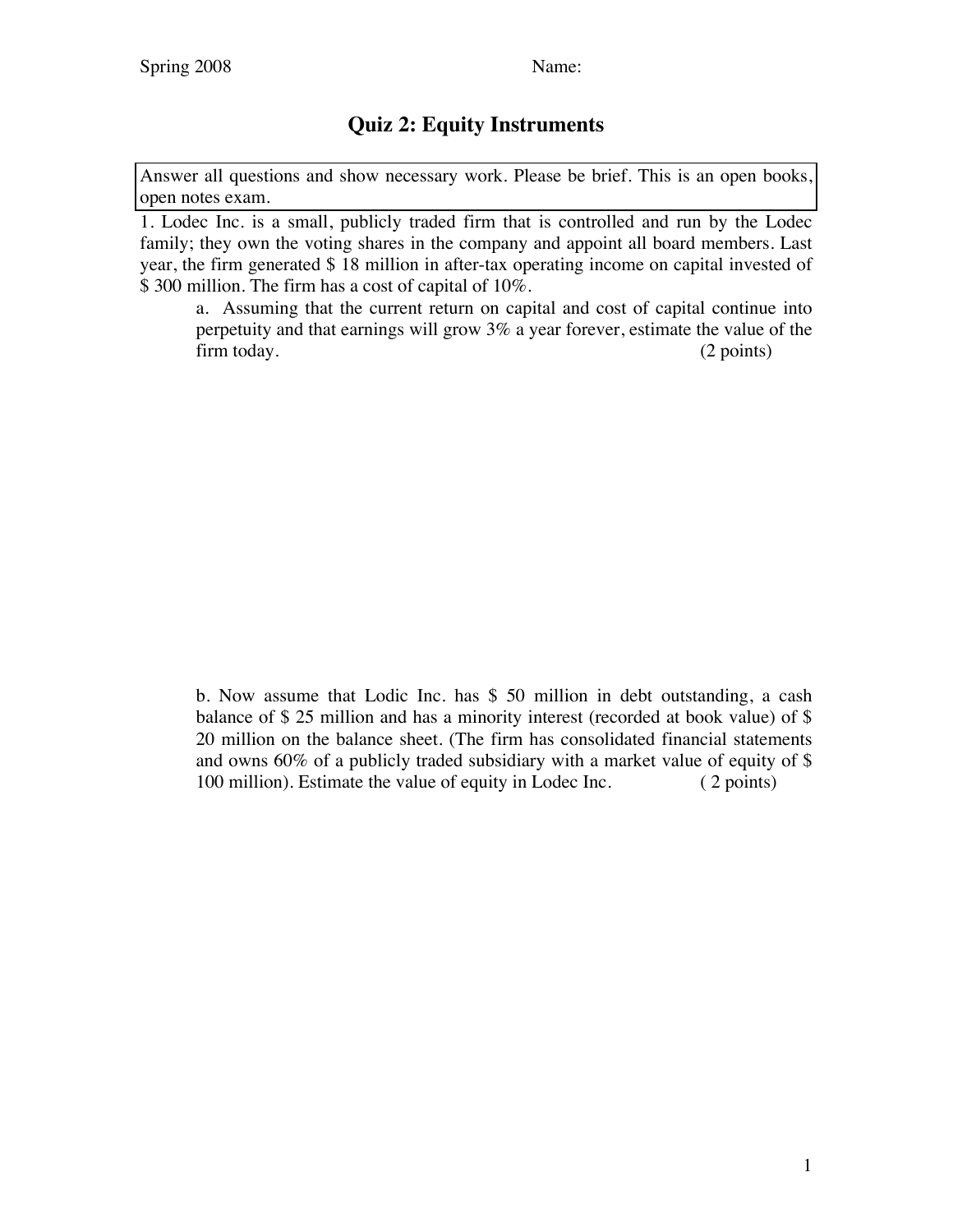2. You are valuing NuvoTel, a young, high growth technology company and have estimated the net income and cashflows to equity for the next 3 years. You also believe that the cost of equity (the firm is all equity funded), which is 20% today, will come down to 12% by the end of year 3.

| Net Income     | -10<br>$\overline{\phantom{0}}$ | $\overline{\phantom{0}}$ |       |
|----------------|---------------------------------|--------------------------|-------|
| - Reinvestment | 10                              |                          |       |
| $=$ FCFE       | $-20$                           | $-10$                    |       |
| Cost of equity | 20%                             | 16%                      | $2\%$ |

| Projected Cashflows (in Millions) |  |
|-----------------------------------|--|
|                                   |  |
|                                   |  |
|                                   |  |

a. After year 3, you expect the firm to stay all equity funded with a cost of equity of 12% and anticipate the net income to grow 4% a year in perpetuity. If you believe that the firm cannot generate excess returns (i.e, will earn zero excess returns) in perpetuity, estimate the terminal value of equity. (2 points)